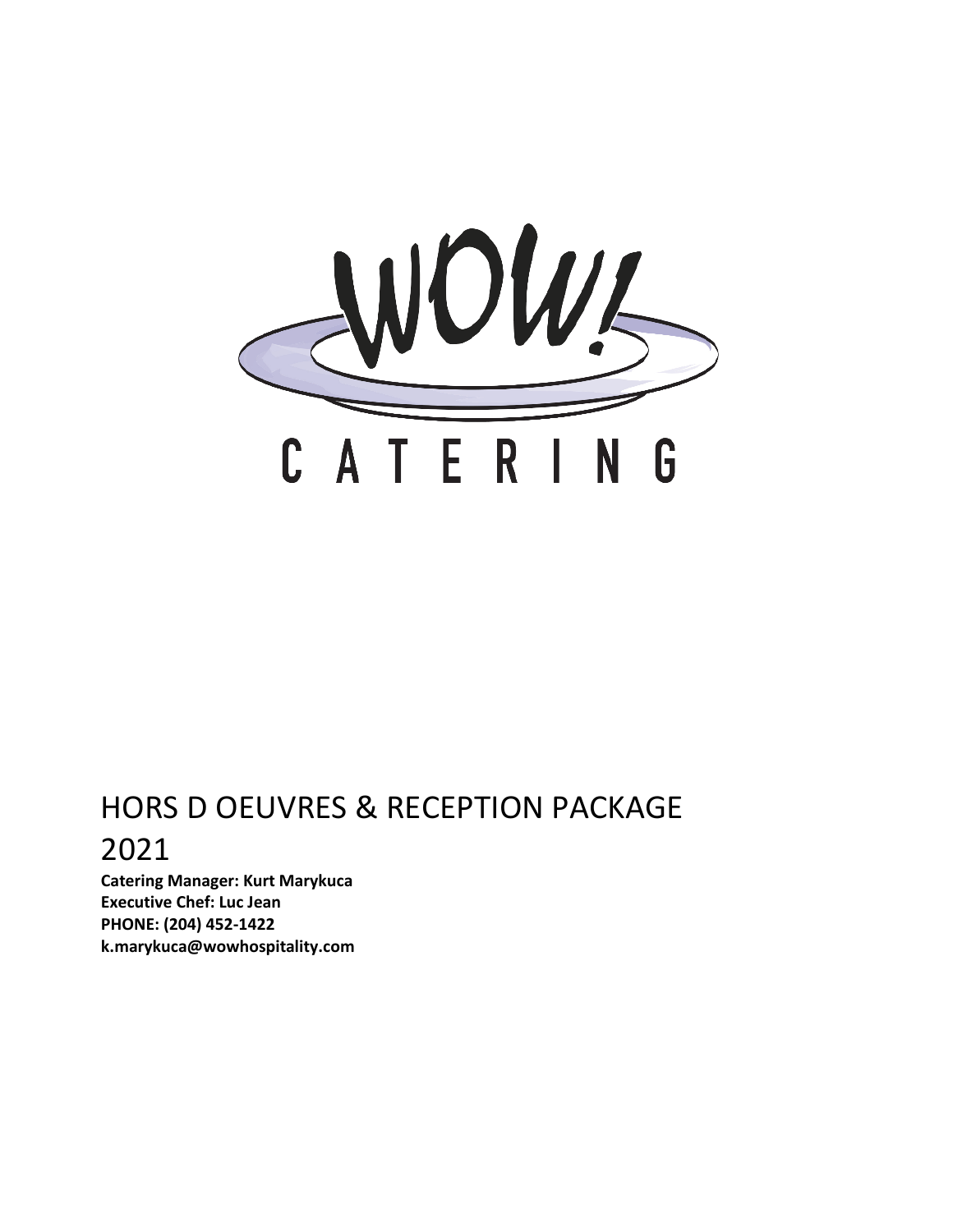# Cold Hors D'oeuvres

**(Minimum order of 2dz per variety)** 

### Meat: **Price per dozen Prosciutto Crostini with Fig Jam Goat Cheese and Balsamic Reduction 28.00 Mini Chicken Tostadas with Pico de Gallo 28.00 Thai Chicken Salad on a Wonton Crisp with Toasted Sesame 28.00 Mini Beef en croute Topped with Lingonberries 38.00 Beef Tartare on toasted brioche** 30.00 **Beef Tartare on toasted brioche** 30.00 **30.00 Baby Pears with Prosciutto, Gorgonzola and Baby Arugula 28.00**

### Seafood:

| Lobster Taco, Guacamole, Cilantro, Spicy Mayo, Fresh Lime                      | 48.00 |
|--------------------------------------------------------------------------------|-------|
| Smoked Norwegian salmon, Bagel Chip, capers and Dill Cream Cheese              | 28.00 |
| Smoked Norwegian salmon, potato latke, wasabi mayo and scallions               | 28.00 |
| Red chili jumbo prawns and pineapple skewers with toasted sesame               | 34.00 |
| Crisp taro root crisps with gingered lobster and crushed avocado               | 42.00 |
| Mini Atlantic lobster rolls in brioche buns with ginger mayo and chives        | 65.00 |
| Pan Seared Scallop in Asian Spoon with Butternut Squash Puree and Miso Caramel | 38.00 |
| Seared Yellowfin Tuna Skewers with Pineapple and toasted sesame                | 38.00 |
| Yellowfin Tuna Tartare on Toast Points with Wasabi mayo                        | 36.00 |

### Vegetarian:

| Marinated Artichoke, Havarti and Cherry Tomato Skewers, with aged balsamic     | 26.00 |
|--------------------------------------------------------------------------------|-------|
| Crisp Filo Cups with Whipped Goat Cheese, candied cranberries and orange zest  | 26.00 |
| Brie cheese crostini with fresh strawberries and toasted pumpkin seeds         | 26.00 |
| Heirloom Tomato Bruschetta with Goat Cheese and Balsamic Glaze                 | 26.00 |
| <b>California Rolls with Avocado and Cucumbers</b>                             | 28.00 |
| Crisp Pita Triangles with chickpea hummus, red pepper chutney and crisp onions | 26.00 |
| <b>Caprese Lollipops with Marinated Baby Bocconcini and Fresh Basil</b>        | 28.00 |

### Sweets:

| <b>Mini Lemon Tarts with Torched Meringue</b>                       | 36.00 |
|---------------------------------------------------------------------|-------|
| Mini Dark Chocolate Ganache and salted caramel tarts                | 36.00 |
| <b>Mini Caramel Pecan Tarts</b>                                     | 36.00 |
| Mini fresh raspberry tarts                                          | 36.00 |
| Chocolate Dipped Strawberry Lollipops with White and Dark Chocolate | 36.00 |
| Fresh Strawberry bites with Whipped Cream cheese                    | 30.00 |
| <b>Tropical Mini Mango Mousse Cups with Fresh Blackberries</b>      | 28.00 |
| <b>Assorted Cheesecake Lollipops</b>                                | 36.00 |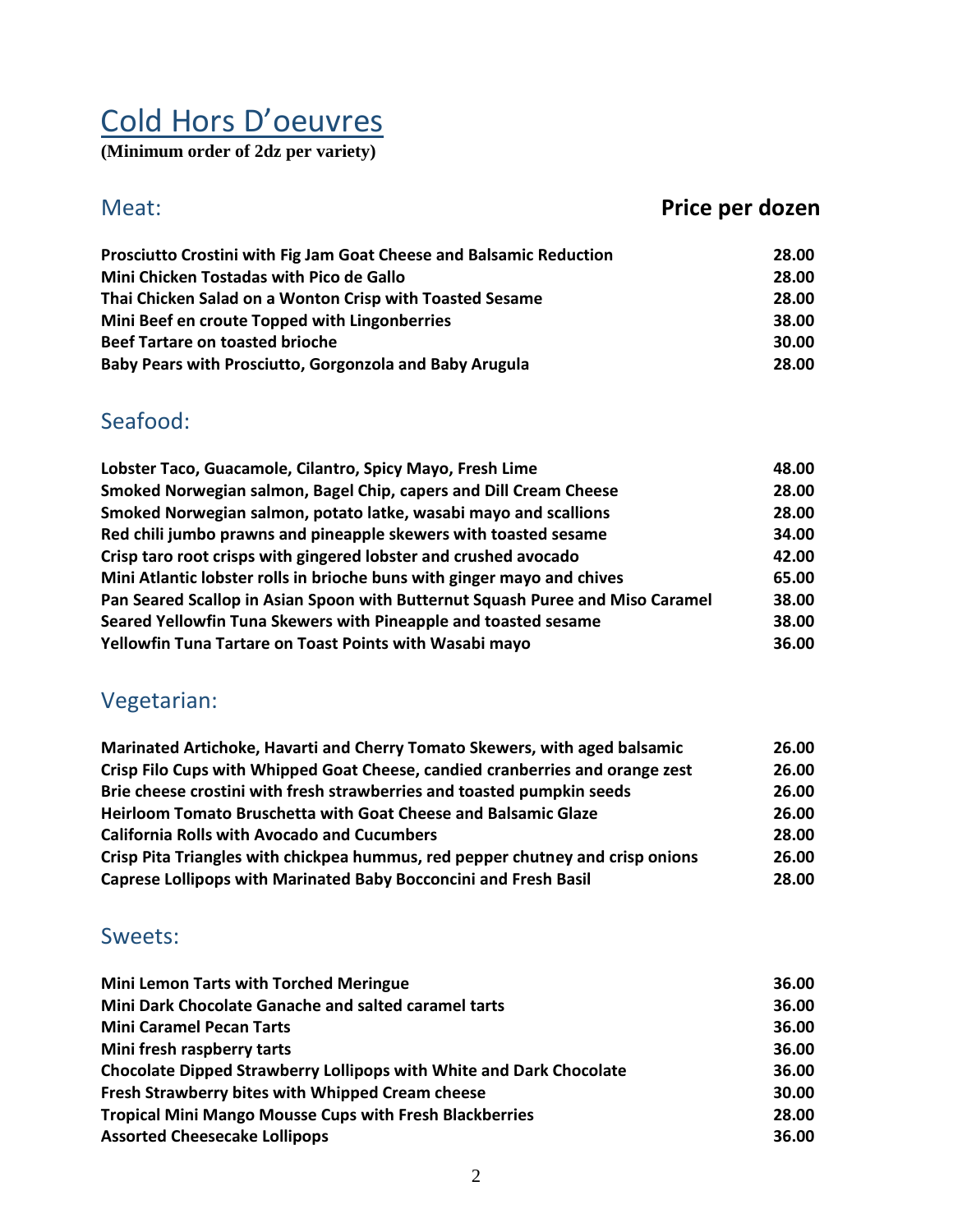# Hot Hors D'oeuvres

# Meat: **Price per dozen**

| Black Angus Beef Burnt ends with House Ancho BBQ Dipping Sauce            | 36.00 |
|---------------------------------------------------------------------------|-------|
| Spicy Nashville Chicken Bites with Creamy Blue Cheese Dip                 | 30.00 |
| Mini Beef Wellington with Mustard Dipping Sauce                           | 48.00 |
| <b>Black Angus Beef Tenderloin Steak bites with Garlic Butter</b>         | 55.00 |
| Chicken and brie cheese spring rolls with chili honey                     | 32.00 |
| Piri Piri Chicken Skewers with Roasted Red Pepper Aioli                   | 34.00 |
| <b>Grilled Chicken Skewers with a Hoisin Ginger Marinade</b>              | 34.00 |
| West African Grilled Chicken Skewers with Suya Spice                      | 34.00 |
| Prosciutto Wrapped Chicken Skewers with Lemon Aioli                       | 36.00 |
| <b>Greek Style Chicken Skewers with Tzatziki Dipping Sauce</b>            | 34.00 |
| Stuffed mushrooms with Italian sausage, fresh herbs and garlic            | 28.00 |
| Thai Chicken Cakes with Mango Salsa and Sweet Chili Sauce                 | 28.00 |
| Beef and Bell pepper Skewers with Ginger and Teriyaki Glaze               | 36.00 |
| Grilled Marinated Lamb Chops with Rosemary, Garlic and Dijon              | 90.00 |
| <b>Baked Soppresatta Wrapped Asparagus with Herb Cream Cheese</b>         | 28.00 |
| Mini Angus Beef Sliders with Jalapeno Cheddar Sweet pickles and House BBQ | 60.00 |
| Pork Dry Ribs, braised and Fried until Crisp with Chili and Lime          | 48.00 |

## Seafood:

| Grilled Prosciutto Wrapped Shrimp with a Lemon Aioli Dipping Sauce  | 36.00 |
|---------------------------------------------------------------------|-------|
| Mini Crab Cakes topped with Mango salsa and Siracha Mayo            | 38.00 |
| Mini Pickerel Cakes with aioli and tomato salsa                     | 34.00 |
| <b>Crispy Pickerel Cheeks with Lemon Caper Aioli Dipping Sauce</b>  | 26.00 |
| Mini Mahi Mahi Tacos with Slaw, Lime Crema and Mango Cilantro Salsa | 40.00 |
| Coconut Shrimp with a Spicy pepper aioli                            | 32.00 |
| <b>Mushroom Caps with Lobster Risotto and Fontina Cheese</b>        | 36.00 |
| Ahi Tuna Sliders with Lime and Sesame Slaw and Wasabi Mayo          | 60.00 |
| <b>Tempura Prawns with Chili lime Dipping Sauce</b>                 | 28.00 |
| Grilled Salmon Pops with lemon, Honey, Dijon and dill sauce         | 30.00 |

# Vegetarian:

| Warm mini artichoke and parmesan in phyllo cup                   | 28.00 |
|------------------------------------------------------------------|-------|
| Thai Vegetable Spring Rolls with a Plum Dipping Sauce            | 28.00 |
| Mini Vegetable Samosas with Tamarind Dipping Sauce               | 28.00 |
| Mushroom Caps with Butternut Squash Risotto and Parmesan Cheese  | 26.00 |
| <b>Filo Triangles with Spinach and Feta Cheese</b>               | 26.00 |
| Caramelized Onion, Gorgonzola and Brie Cheese in Crispy Filo Cup | 26.00 |
| Risotto Burrata Balls with a Red Pepper Aioli Dipping Sauce      | 28.00 |
| <b>Carrot and Ginger Gazpacho</b>                                | 26.00 |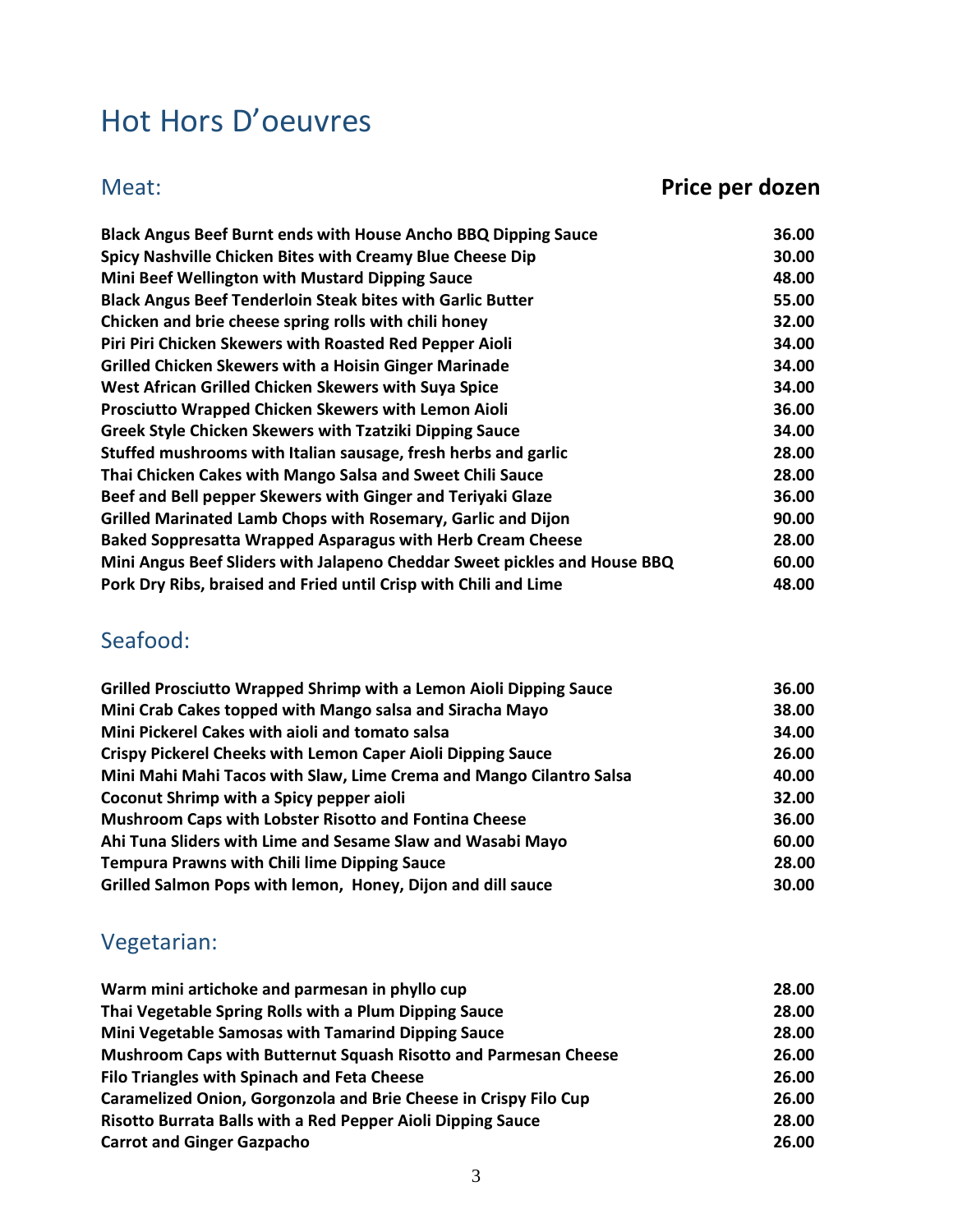# Assorted Platters and Stations

| Platters (minimum 12 guest)                                                                                      | Price per guest |
|------------------------------------------------------------------------------------------------------------------|-----------------|
| <b>Assorted Raw Vegetables with Creamy Dill Dip</b>                                                              | 3               |
| <b>Fresh Fruit Platter</b>                                                                                       | 4.5             |
| Domestic and Imported Cheeses with Assorted Crackers (2.5 oz. per guest)                                         | 8.00            |
| Antipasto Platter with Assorted Salamis, Cheeses and Pickled Vegetables                                          | 12.00           |
| Grilled Marinated Vegetable Platter with Aged Balsamic and Olive Oil                                             | 6               |
| Baked Brie with pears, Frangelico and walnuts in puff pastry                                                     | $80.00$ /lg.    |
|                                                                                                                  | 50.00/sm.       |
| <b>Heritage King Salmon Side Your Choice</b>                                                                     |                 |
| <b>Moroccan Spiced with Cucumber and Raita Dip</b>                                                               | 125/side        |
| Miso Glazed with Shiitake, Red Peppers, Scallions and Toasted Sesame<br>White Wine Poached with Lemon Dill Sauce |                 |
| <b>Premium Sandwich and Wrap Platter</b>                                                                         | $7.00$ /guest   |
| (Egg Salad, Tuna, Roasted Chicken, Assorted Smoked Meats and Vegetarian)                                         |                 |
| Assorted Artisan Breads with Spicy Chickpea Hummus, Red Pepper Dip and Pesto 4.00/guest                          |                 |
|                                                                                                                  |                 |
| <b>Stations</b>                                                                                                  |                 |

**(Minimum of 12 guest)** 

| Roasted Certified Black Angus Beef Tenderloin Carved to Order<br>Assorted Mini Brioche Buns, Dijon Mustard, Pickled Red Onions<br>Horseradish and B.B.Q. Sauce               | 25       |
|------------------------------------------------------------------------------------------------------------------------------------------------------------------------------|----------|
| Greek style roasted Australian leg of lamb with mustard and mint sauce                                                                                                       | 16       |
| Chilled Seafood on Ice with Jumbo Shrimp, Smoked<br>Salmon, Oysters, Mussels, Lemon Wedges and Cocktail Sauce<br>"Serve your Seafood on a carved Ice Bar for an Extra \$650" | 24       |
| French Pastry Station "Eclairs, Profiteroles, Mini Tarts, Macaroons & Verrines"                                                                                              | 16       |
| Crepe flambé station "Made to order" with                                                                                                                                    |          |
| Orange sauce, fresh strawberries and whipped cream                                                                                                                           | 10       |
| Fresh Oyster Station with Assortment of Dips and Sauces (min 100 oysters)                                                                                                    | 3/oyster |
| <b>Gourmet Cupcake Station "Assorted House made Cupcakes on Tiers</b>                                                                                                        | 5        |